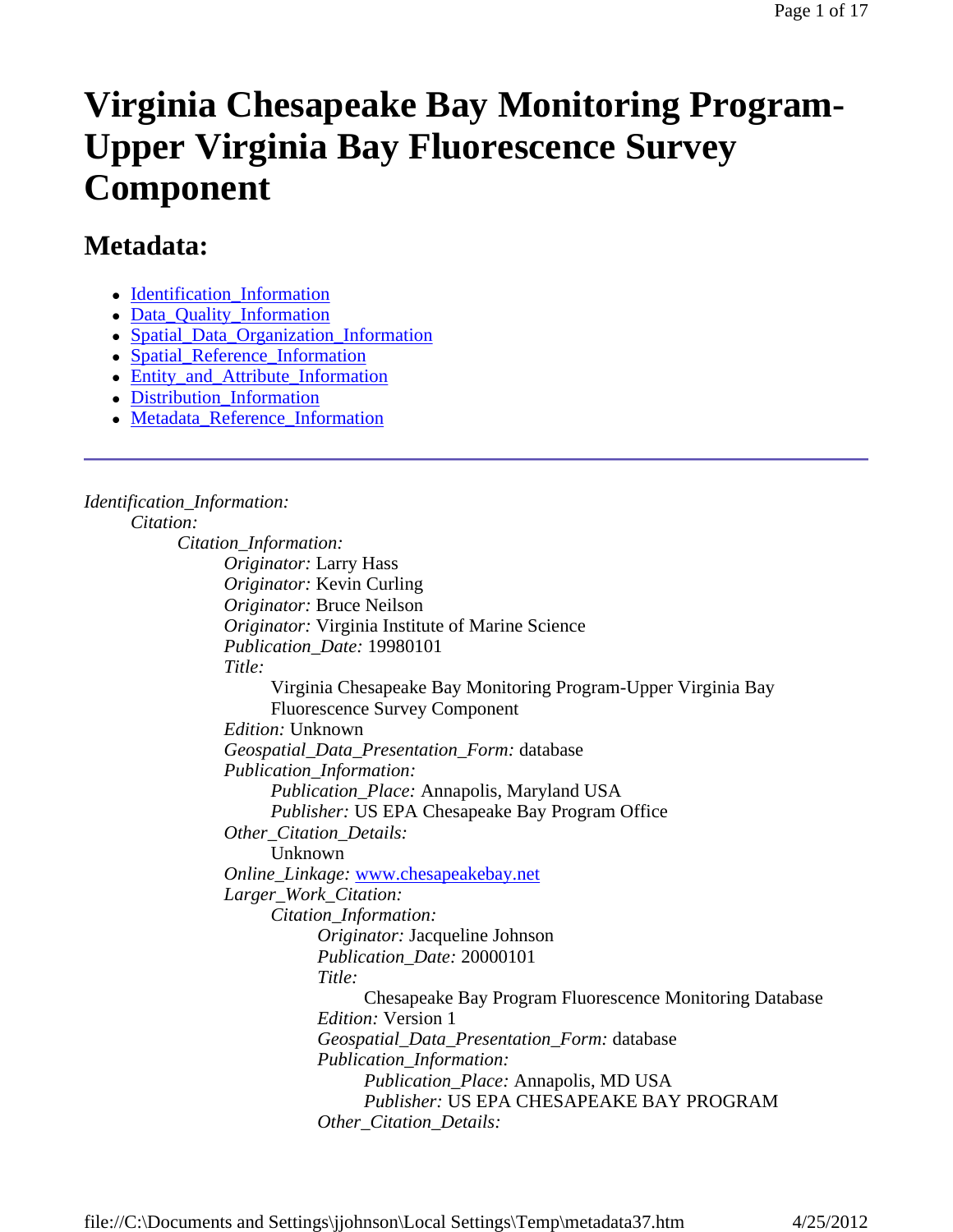none *Online\_Linkage:* www.chesapeakebay.net

#### *Description:*

*Abstract:*

Vertical fluorescence profiles were measured at station in the Chesapeake Bay Mainstem. Data were typically collected monthly between 1991 and present. At all stations in vivo fluorescence readings were made at 0.5, 1.0, 2.0, and 3.0 meters below the surface and ever three meters thereafter and one meter above the bottom. From 1991-1995 sampling was performed by the Virginia Institute of Marine Sciences and Old Dominion University.

*Purpose:*

The state of Virginia, in cooperation with the US EPA Chesapeake Bay Program, has used in vivo fluorescence to measure horizontal and vertical profiles of chlorophyll a between fixed monitoring stations in the Virginia Chesapeake Bay mainstem since January 1991. The program is designed to give comprehensive geographicl and seasonal information on phytoplankton. Sampling is performed in conjunction with the Virginia phytoplankton, zooplankton and water quality monitoring programs.

*Supplemental\_Information:*

Stations collected by the Virginia Institute of Marine Sciences from 1991-1995 and by Old Dominion University from 1996-Present.

CB5.4-Central Chesapeake Bay, Main Bay

CB5.4W-Mouth of Great Wicomico River, Main Bay

CB5.5 -Central Chesapeake Bay off of Dividing Creek, Main Bay

CB6.1-Central Chesapeake Bay off of Rappahannock Dumping Grounds, Main Bay

CB6.2-Central Chesapeake Bay, Main Bay

CB6.3-Central Chesapeake Bay North of Wolf Trap Light, Main Bay

CB7.1-Central Chesapeake Bay, Main Bay

CB7.1N-South of Tangier Island, Central Chesapeake Bay, Main Bay

CB7.1S-Central Chesapeake Bay off of Light Buoy G49, Main Bay

CB7.2-Central Chesapeake Bay off of Light Buoy G41, Main Bay

CB7.2E -Near Mouth of Mattawomam Creek, Main Bay

EE3.4-Off of Saxis Wildlife Management Area, Pocomoke Sound, Main Bay

EE3.5-Near Light 4S off Watts Island, Main Bay

LE3.6-Off Mouth of Rappahannock River

LE3.6N -Off Windmill Point of Rappahannock River

LE3.6S-Off Stingray Point of Rappahannock River

LE3.7-Mouth of Piankatank River, Main Bay

WE4.1-Central Bay, Mobjack Bay, York River

WE4.2-Off Mouth of York River

WE4.2N -Off of Hog Island, Mouth of York River, Mobjack Bay, York River

WE4.2S -Off of Goodwin Island, Mouth of York River, Mobjack Bay ,York River

WE4.3-Mouth of Posquoson River, MobjackBay, York River

WE4.4-Mouth of Back River, Main Bay

*Time\_Period\_of\_Content:*

*Time\_Period\_Information:*

*Range\_of\_Dates/Times:*

*Beginning\_Date:* 19910101

*Ending\_Date:* 19951230

*Currentness\_Reference:* ground condition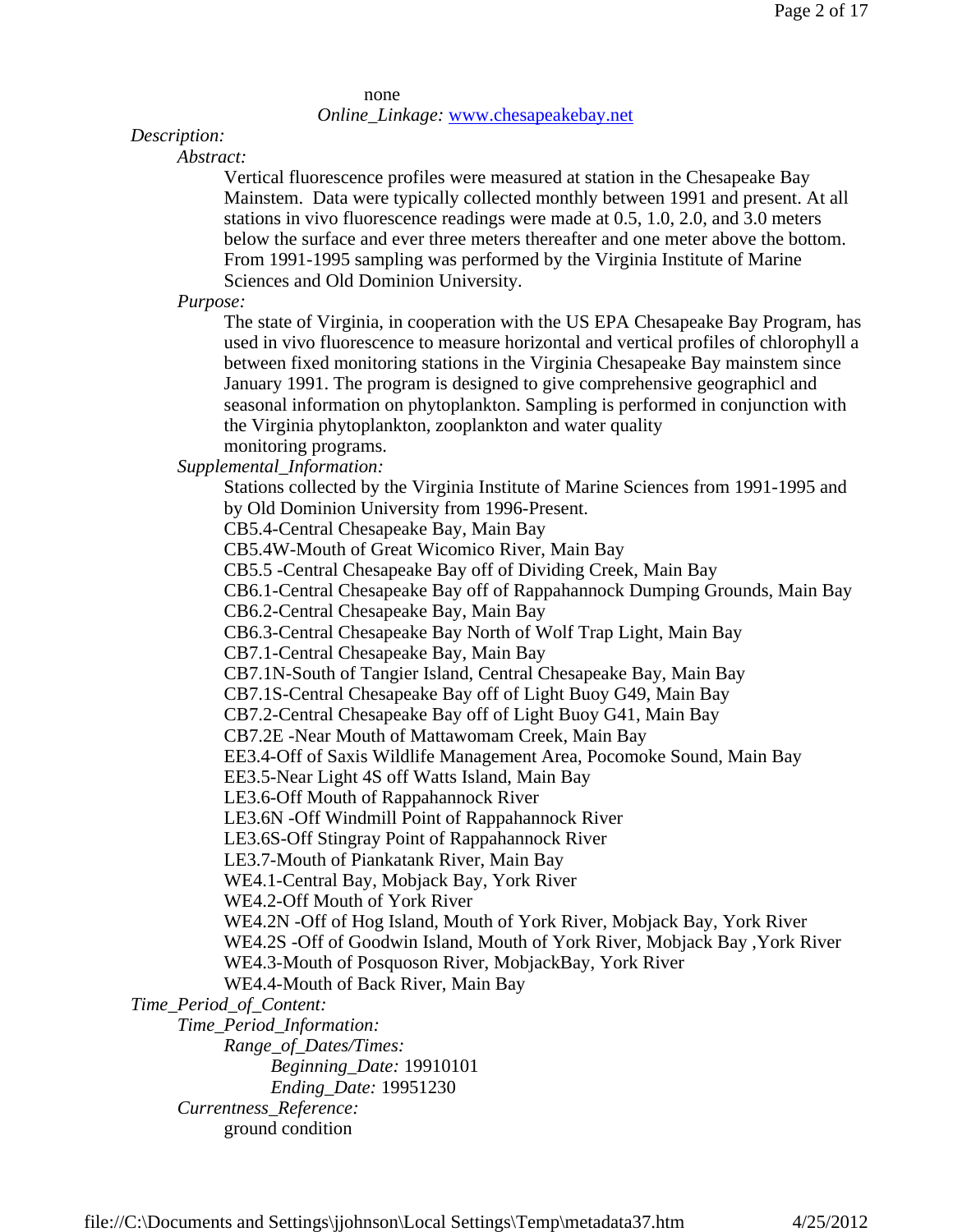*Status: Progress:* Complete *Maintenance\_and\_Update\_Frequency:* None planned *Spatial\_Domain: Bounding\_Coordinates: West\_Bounding\_Coordinate:* -76.38472 *East\_Bounding\_Coordinate:* -75.63389 *North\_Bounding\_Coordinate:* 37.95083 *South\_Bounding\_Coordinate:* 37.23333 *Keywords: Theme: Theme\_Keyword\_Thesaurus:* None *Theme\_Keyword:* CHLOROPHYLL *Theme\_Keyword:* WATER QUALITY *Theme\_Keyword:* FLUORESCENCE *Place: Place\_Keyword\_Thesaurus:* None *Place\_Keyword:* CHESAPEAKE BAY *Stratum: Stratum\_Keyword\_Thesaurus:* None *Stratum\_Keyword:* WATER COLUMN *Temporal: Temporal\_Keyword\_Thesaurus:* None *Temporal\_Keyword:* MONTHLY *Access\_Constraints:* None *Use\_Constraints:* Dataset credit required *Point\_of\_Contact: Contact\_Information: Contact\_Person\_Primary: Contact\_Person:* Jacqueline Johnson *Contact\_Organization:* Interstate Commission on Potomac River Basin *Contact\_Position:* Chesapeake Bay Program Living Resources Data Manager *Contact\_Address: Address\_Type:* mailing and physical address *Address:* 410 Severn Avenue, Suite 109 *City:* Annapolis *State\_or\_Province:* Maryland *Postal\_Code:* 21403 *Country:* USA *Contact\_Voice\_Telephone:* 1-800-968-7229 *Contact\_Voice\_Telephone:* 410-267-5729 *Contact\_Facsimile\_Telephone:* 410-267-5777 *Contact\_Electronic\_Mail\_Address:* jjohnson@chesapeakebay.net *Hours\_of\_Service:* 7:00 a.m. to 2:00 p.m. Monday Through Friday *Contact Instructions:* unavailable

*Data\_Set\_Credit:*

Virginia Institute of Marine Sciences, Virginia Department of Environmental Quality, USEPA Chesapeake Bay Program,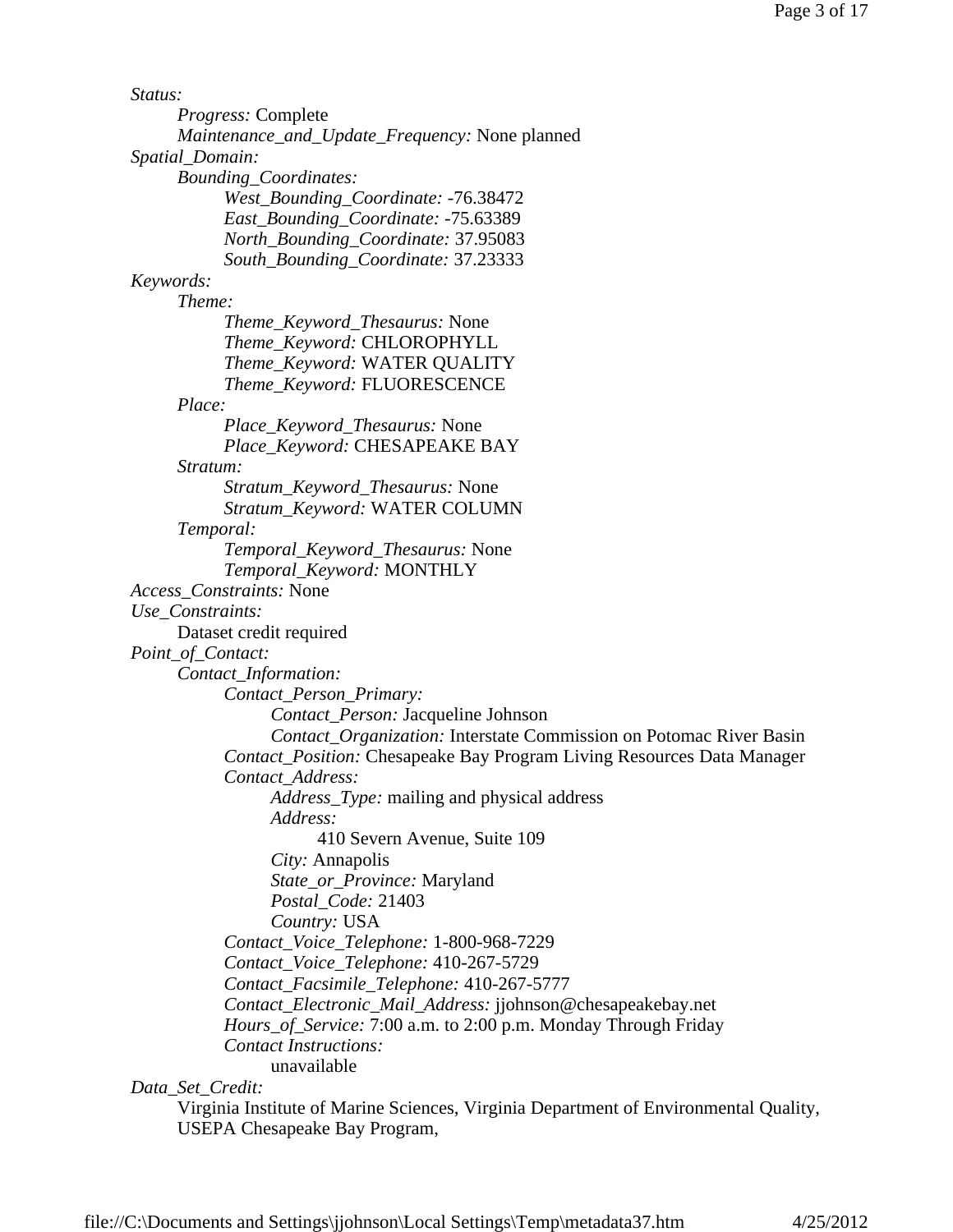*Cross\_Reference: Citation\_Information: Originator:* Jacqueline Johnson *Publication\_Date:* 20000101 *Publication\_Time:* Unknown *Title:* 2000 Users' Guide to Chesapeake Bay Program Biological and Living Resources Data *Edition:* Version 1 *Publication\_Information: Publication\_Place:* Annapolis, MD *Publisher:* USEPA CHESAPEAKE BAY PROGRAM OFFICE *Other\_Citation\_Details:* Unknown *Online\_Linkage:* https://archive.chesapeakebay.net/pub/living\_resources/ guide2000.pdf

#### Back to Top

#### *Data\_Quality\_Information:*

*Attribute\_Accuracy:*

*Attribute\_Accuracy\_Report:*

In Vivo fluorescence readings were converted into Chlorohhyll a estimates by a regression calibration for chlorophyll A taken in the field.

*Logical\_Consistency\_Report:*

Not Available

*Completeness\_Report:*

Spectrophotometric analysis of grab samples collected on Whatman GF/F filters during the cruise are used to formulate a linear regression of chlorophyll a against in vivo fluorescence (IVF). These linear regressions are then used to convert the remaining IVF's to chlorophyll. Only the resulting chlorophyll a, and not the IVF itself, is contained in this data file. Zero chlorophyll a values reflect values below detection threshold of methods. In the ASCII version of the data set a zero values with a detection limit flag of  $0$  >' indicate IVF values less than the detection limit of the method. In vivo fluorescence was measured using a Turner Model 57 Fluoreometer in all Virginia programs until 1996 (Cheapeake Bay Program Analytical Method Code-CHLF103 or CHLF105)

# *Positional\_Accuracy:*

*Horizontal\_Positional\_Accuracy:*

*Horizontal\_Positional\_Accuracy\_Report:*

Chesapeake Bay Program Analytical Method Code-CHLF103 and CHLF105 Station positions in data set are determined in the field. Station latitudes and longitudes recorded from a Loran-C (1991- July 1995) (CHLF103) or a GPS (after July 1995) (CHLF105)receiver when sampling occurs. The actual sampling site coordinates for each sampling event are recorded in data set.

*Vertical\_Positional\_Accuracy:*

*Vertical\_Positional\_Accuracy\_Report:*

For horizontal fluorescence measurements-A hull pump mounted 0.5 meters below the boat waterline is used to pump water through the fluorometer. For vertical fluorescence measurements- Water is pumped from depth. A Hydrolab CTD and hose mounted on the sampling array are lowered through the water column to obtain profiles.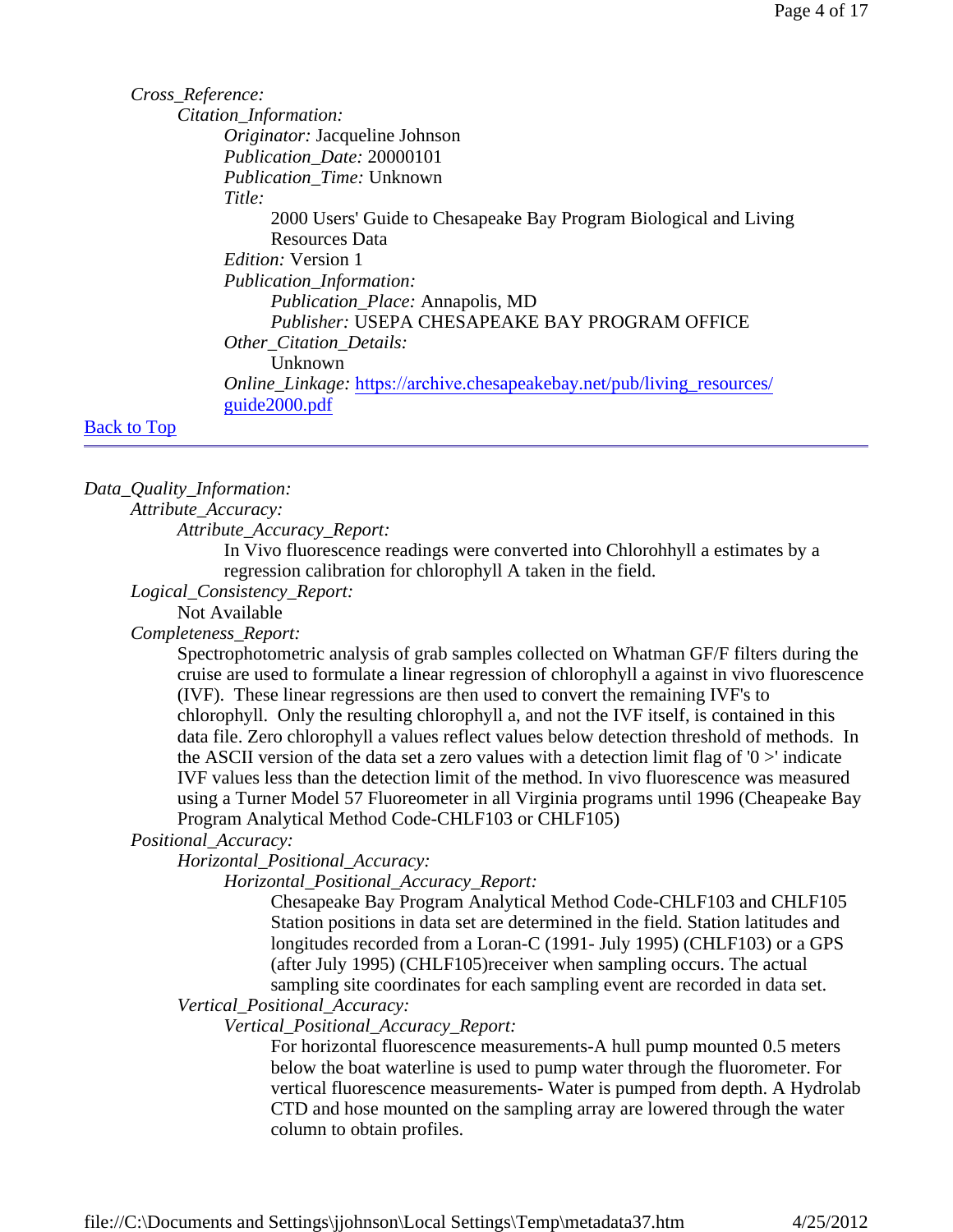*Lineage: Source\_Information: Source\_Citation: Citation\_Information: Originator:* Larry Hass *Originator:* Kevin Curling *Originator:* Bruce Neilson *Publication\_Date:* 19980101 *Title:* Virginia Chesapeake Bay Monitoring Program-Upper Virginia Bay Fluorescence Survey Component *Edition:* Unknown *Geospatial\_Data\_Presentation\_Form:* database *Publication\_Information: Publication\_Place:* Annapolis, Maryland USA *Publisher:* US EPA Chesapeake Bay Program Office *Other\_Citation\_Details:* Unknown *Online\_Linkage:* www.chesapeakebay.net *Larger\_Work\_Citation: Citation\_Information: Originator:* Jacqueline Johnson *Publication\_Date:* 20000101 *Title:* Chesapeake Bay Program Fluorescence Monitoring Database *Edition:* Version 1 *Geospatial\_Data\_Presentation\_Form:* database *Publication\_Information: Publication\_Place:* Annapolis, MD USA *Publisher:* US EPA CHESAPEAKE BAY PROGRAM *Other\_Citation\_Details:* none *Online\_Linkage:* www.chesapeakebay.net *Type\_of\_Source\_Media:* digital database file *Source\_Time\_Period\_of\_Content: Time\_Period\_Information: Range\_of\_Dates/Times: Beginning\_Date:* 19910101 *Ending\_Date:* 19951230 *Source\_Currentness\_Reference:* ground condition *Source\_Citation\_Abbreviation:* None *Source\_Contribution:* None *Process\_Step: Process\_Description:* After collection of all field voltages and grab samples all data is returned to the lab. Chlorophyll A calibration samples are processed and regression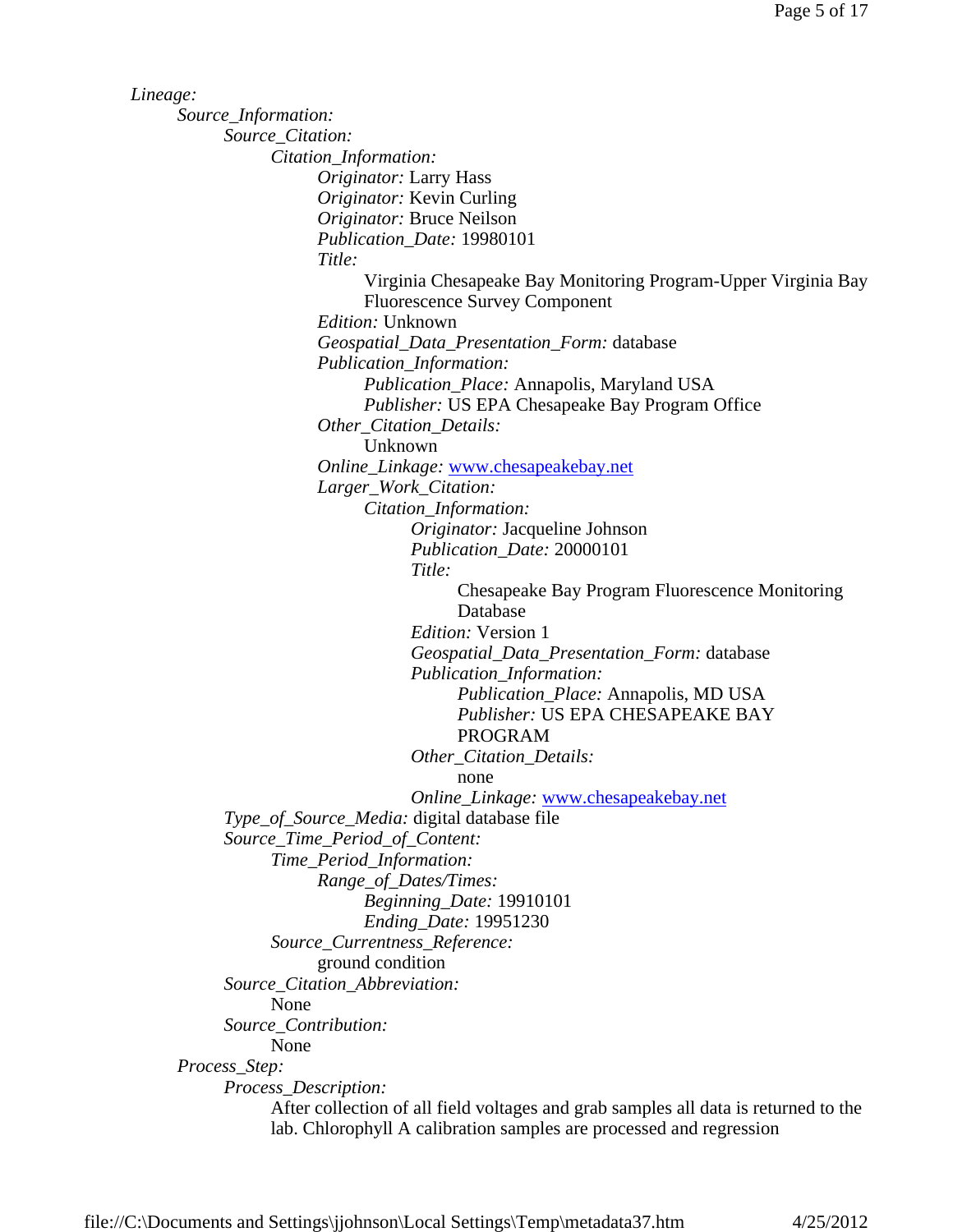conversions are determined and applied to fluorescence voltage inorder to derive invivo chlopophyll a concentrations. Latitude and Longitude positions were then determined if necessary. *Process\_Date:* Unknown *Process\_Step: Process\_Description:* Metadata imported. *Source\_Used\_Citation\_Abbreviation:* C:\DOCUME~1\jjohnson\LOCALS~1\Temp\xml424.tmp *Process\_Date:* 20081002 *Process\_Time:* 13313500

# Back to Top

*Spatial\_Data\_Organization\_Information: Indirect\_Spatial\_Reference\_Method:* Chesapeake Bay *Direct\_Spatial\_Reference\_Method:* Point *Point\_and\_Vector\_Object\_Information: SDTS\_Terms\_Description: SDTS\_Point\_and\_Vector\_Object\_Type:* Area point *SDTS\_Terms\_Description: SDTS\_Point\_and\_Vector\_Object\_Type:* Entity point

# Back to Top

| Spatial_Reference_Information:                                     |
|--------------------------------------------------------------------|
| Horizontal_Coordinate_System_Definition:                           |
| Geographic:                                                        |
| Latitude_Resolution: 30                                            |
| Longitude_Resolution: 30                                           |
| <i>Geographic_Coordinate_Units:</i> decimal minutes                |
| Geodetic Model:                                                    |
| <i>Horizontal_Datum_Name:</i> North American Datum of 1983         |
| Ellipsoid_Name: Geodedic Reference System 80                       |
| Semi-major_Axis: 6378206.4                                         |
| Denominator_of_Flattening_Ratio: 294.98                            |
| Vertical_Coordinate_System_Definition:                             |
| Altitude_System_Definition:                                        |
| Altitude_Datum_Name: North American Vertical Datum of 1988         |
| Altitude_Resolution: .1                                            |
| Altitude_Distance_Units: meters                                    |
| Altitude_Encoding_Method: Attribute Values                         |
| Depth_System_Definition:                                           |
| <i>Depth_Datum_Name:</i> Chart datum; datum for sounding reduction |
| Depth_Resolution: .1                                               |
| Depth_Distance_Units: meters                                       |
| Depth_Encoding_Method: Attribute Values                            |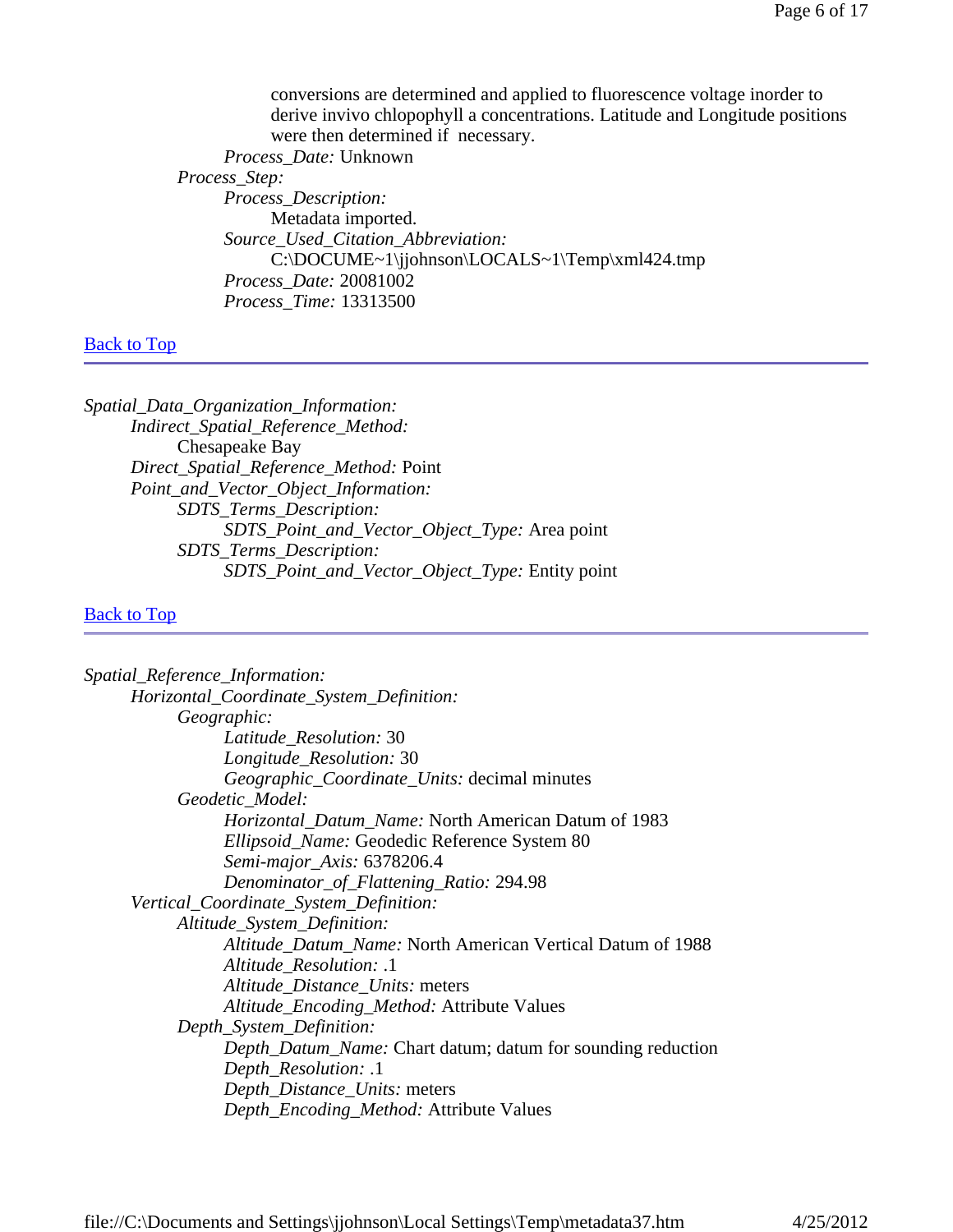| Entity_and_Attribute_Information:               |  |
|-------------------------------------------------|--|
| Detailed_Description:                           |  |
| Entity_Type:                                    |  |
| Entity_Type_Label: VAFLHFyy.TXT OR VAFLVFyy.TXT |  |
| Entity_Type_Definition:                         |  |
| HORIZONTAL OR VERTICAL FLUORESCENCE DATA        |  |
| Entity_Type_Definition_Source:                  |  |
| CHESAPEAKE BAY PROGRAM FLUORESCENCE MONITORING  |  |
| <b>DATABASE</b>                                 |  |
| Attribute:                                      |  |
| Attribute_Label: SOURCE                         |  |
| Attribute_Definition:                           |  |
| Data Collection Agency                          |  |
| Attribute_Definition_Source:                    |  |
| LIVING RESOURCES DATA DICTIONARY                |  |
| Attribute_Domain_Values:                        |  |
| <b>Enumerated Domain:</b>                       |  |
| Enumerated_Domain_Value: VIMS                   |  |
| Enumerated_Domain_Value_Definition:             |  |
| VIRGINIA INSTITUTE OF MARINE SCIENCE            |  |
| Enumerated_Domain_Value_Definition_Source:      |  |
| LIVING RESOURCES DATA DICTIONARY                |  |
| Detailed_Description:                           |  |
| Entity_Type:                                    |  |
| Entity_Type_Label: VAFLHFyy.TXT OR VAFLVFyy.TXT |  |
| Entity_Type_Definition:                         |  |
| HORIZONTAL OR VERTICAL FLUORESCENCE DATA        |  |
| Entity_Type_Definition_Source:                  |  |
| CHESAPEAKE BAY PROGRAM FLUORESCENCE MONITORING  |  |
| <b>DATABASE</b>                                 |  |
| Attribute:                                      |  |
| Attribute_Label: CRUISE                         |  |
| Attribute_Definition:                           |  |
| Chesapeake Bay Program Cruise Number            |  |
| Attribute_Definition_Source:                    |  |
| LIVING RESOURCES DATA DICTIONARY                |  |
| Attribute_Domain_Values:                        |  |
| Range_Domain:                                   |  |
| Range_Domain_Minimum: BAY132                    |  |
| Range_Domain_Maximum: BAY231                    |  |
| Detailed_Description:                           |  |
| Entity_Type:                                    |  |
| Entity_Type_Label: VAFLHFyy.TXT OR VAFLVFyy.TXT |  |
| Entity_Type_Definition:                         |  |
| HORIZONTAL OR VERTICAL FLUORESCENCE DATA        |  |
| Entity_Type_Definition_Source:                  |  |
| CHESAPEAKE BAY PROGRAM FLUORESCENCE MONITORING  |  |
| <b>DATABASE</b>                                 |  |
|                                                 |  |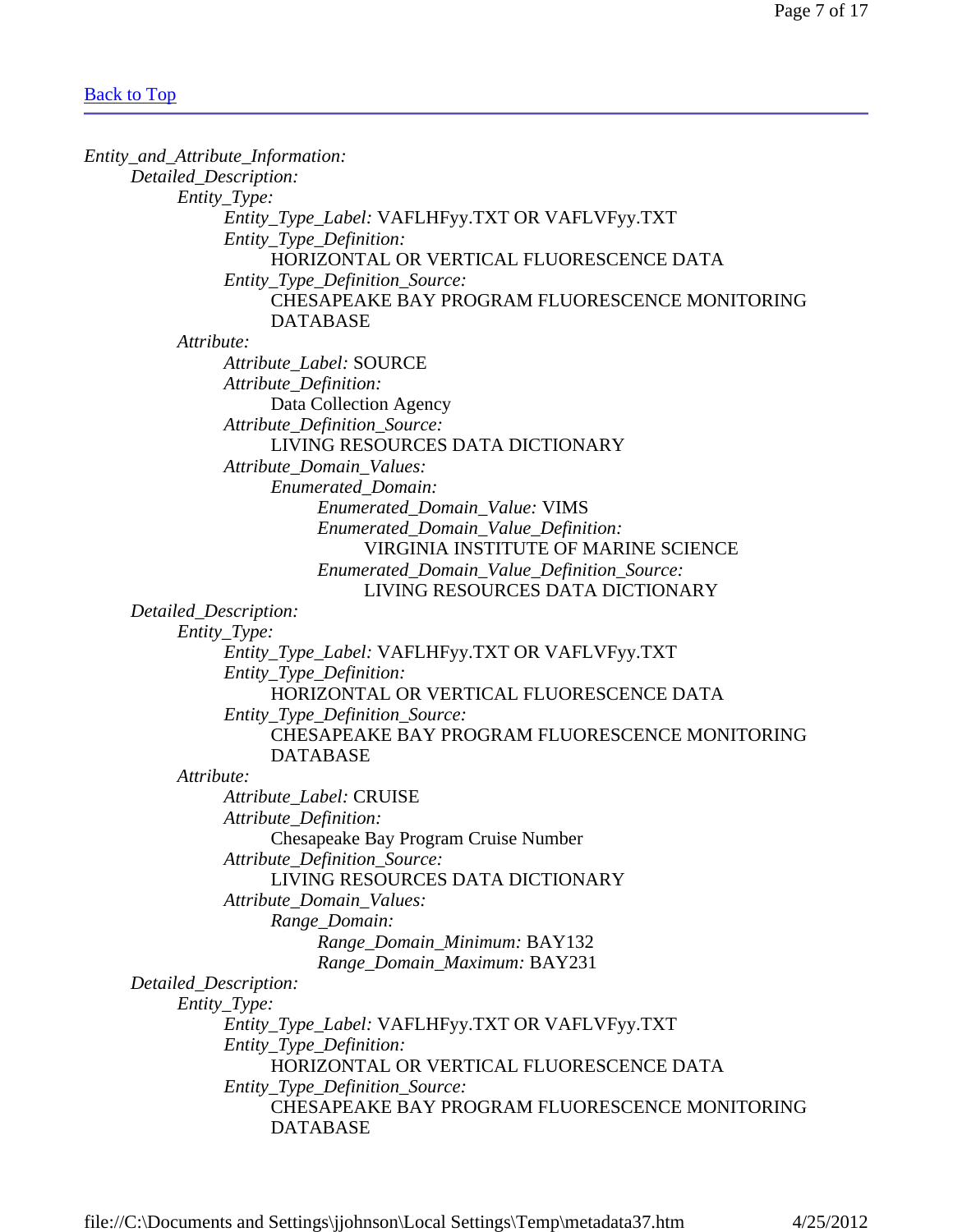*Attribute: Attribute\_Label:* SAMPLE\_DATE *Attribute\_Definition:* Sampling Date (YYYYMMDD) *Attribute\_Definition\_Source:* LIVING RESOURCES DATA DICTIONARY *Attribute\_Domain\_Values: Range\_Domain: Range\_Domain\_Minimum:* 19910101 *Range\_Domain\_Maximum:* 19951231 *Attribute\_Units\_of\_Measure:* ment: YYYYMMDD *Detailed\_Description: Entity\_Type: Entity\_Type\_Label:* VAFLHFyy.TXT OR VAFLVFyy.TXT *Entity\_Type\_Definition:* HORIZONTAL OR VERTICAL FLUORESCENCE DATA *Entity\_Type\_Definition\_Source:* CHESAPEAKE BAY PROGRAM FLUORESCENCE MONITORING DATABASE *Attribute: Attribute\_Label:* SAMPLE\_TIME *Attribute\_Definition:* Sample Collection Time(HH:MM:SS) *Attribute\_Definition\_Source:* LIVING RESOURCES DATA DICTIONARY *Attribute\_Domain\_Values: Range\_Domain: Range\_Domain\_Minimum:* 06:00:00 *Range\_Domain\_Maximum:* 22:00:00 *Attribute\_Units\_of\_Measure:* ment: (24hour-HH:MM:SS) *Detailed\_Description: Entity\_Type: Entity\_Type\_Label:* VAFLHFyy.TXT OR VAFLVFyy.TXT *Entity\_Type\_Definition:* HORIZONTAL OR VERTICAL FLUORESCENCE DATA *Entity\_Type\_Definition\_Source:* CHESAPEAKE BAY PROGRAM FLUORESCENCE MONITORING DATABASE *Attribute: Attribute\_Label:* LATITUDE *Attribute\_Definition:* Station Latitude in Decimal Degrees *Attribute\_Definition\_Source:* LIVING RESOURCES DATA DICTIONARY *Attribute\_Domain\_Values: Range\_Domain: Range\_Domain\_Minimum:* 37.1100 *Range\_Domain\_Maximum:* 37.8000 *Attribute\_Units\_of\_Measure:* ment: decimal degrees *Detailed\_Description: Entity\_Type:*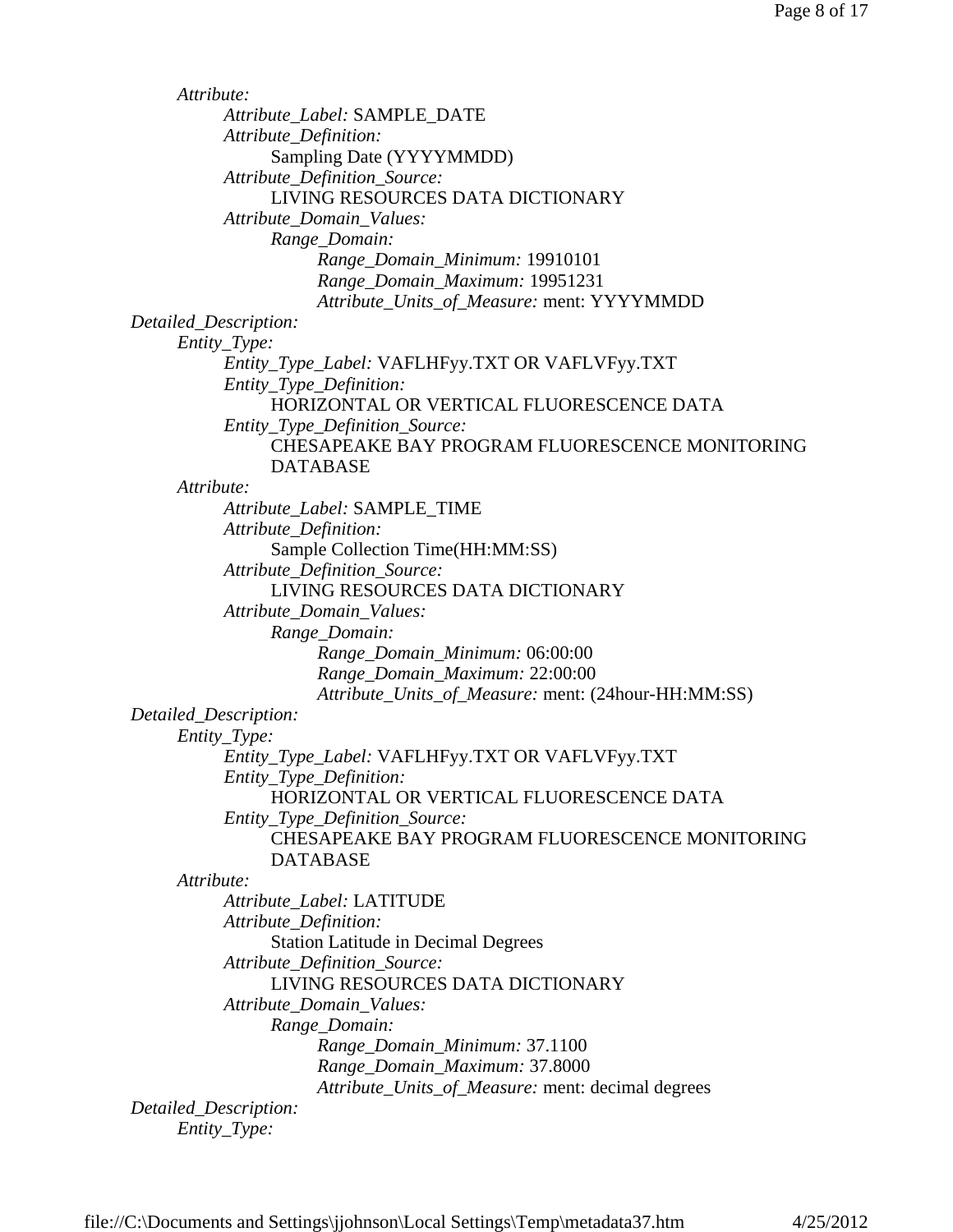*Entity\_Type\_Label:* VAFLHFyy.TXT OR VAFLVFyy.TXT *Entity\_Type\_Definition:* HORIZONTAL OR VERTICAL FLUORESCENCE DATA *Entity\_Type\_Definition\_Source:* CHESAPEAKE BAY PROGRAM FLUORESCENCE MONITORING DATABASE *Attribute: Attribute\_Label:* LONGITUDE *Attribute\_Definition:* Station Longitude in Decimal Degrees *Attribute\_Definition\_Source:* LIVING RESOURCES DATA DICTIONARY *Attribute\_Domain\_Values: Range\_Domain: Range\_Domain\_Minimum:* 75.7917 *Range\_Domain\_Maximum:* 76.3867 *Attribute\_Units\_of\_Measure:* ment: decimal degrees *Detailed\_Description: Entity\_Type: Entity\_Type\_Label:* VAFLHFyy.TXT OR VAFLVFyy.TXT *Entity\_Type\_Definition:* HORIZONTAL OR VERTICAL FLUORESCENCE DATA *Entity\_Type\_Definition\_Source:* CHESAPEAKE BAY PROGRAM FLUORESCENCE MONITORING DATABASE *Attribute: Attribute\_Label:* STATION *Attribute\_Definition:* Sampling Station *Attribute\_Definition\_Source:* LIVING RESOURCES DATA DICTIONARY *Attribute\_Domain\_Values: Codeset\_Domain: Codeset\_Name:* Vertical Stations- CBP Station List *Codeset\_Source:* LIVING RESOURCES DATA DICTIONARY *Attribute\_Domain\_Values: Unrepresentable\_Domain:* Vertical Stations are collected at random transect sites *Detailed\_Description: Entity\_Type: Entity\_Type\_Label:* VAFLHFyy.TXT OR VAFLVFyy.TXT *Entity\_Type\_Definition:* HORIZONTAL OR VERTICAL FLUORESCENCE DATA *Entity\_Type\_Definition\_Source:* CHESAPEAKE BAY PROGRAM FLUORESCENCE MONITORING DATABASE *Attribute: Attribute\_Label:* SAMPLE\_TYPE *Attribute\_Definition:* Sample Type *Attribute\_Definition\_Source:*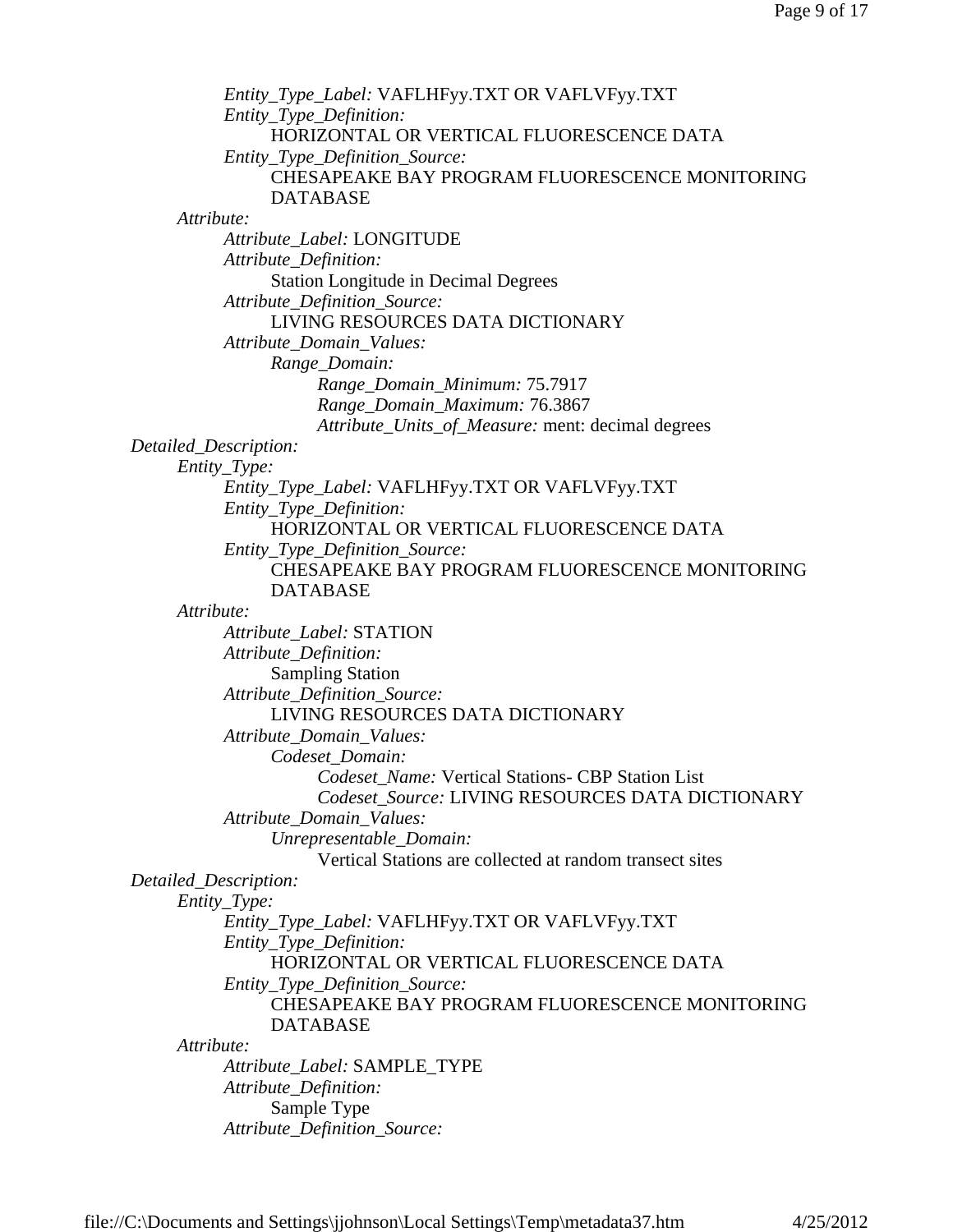| LIVING RESOURCES DATA DICTIONARY                             |
|--------------------------------------------------------------|
| Attribute_Domain_Values:                                     |
| Codeset_Domain:                                              |
| Codeset_Name: Chesapeake Bay Program Sample Collection Types |
| Codeset_Source: LIVING RESOURCES DATA DICTIONARY             |
| Detailed_Description:                                        |
| Entity_Type:                                                 |
| Entity_Type_Label: VAFLHFyy.TXT OR VAFLVFyy.TXT              |
| Entity_Type_Definition:                                      |
| HORIZONTAL OR VERTICAL FLUORESCENCE DATA                     |
| Entity_Type_Definition_Source:                               |
| CHESAPEAKE BAY PROGRAM FLUORESCENCE MONITORING               |
| <b>DATABASE</b>                                              |
| Attribute:                                                   |
| Attribute_Label: SAMPLE_DEPTH                                |
| Attribute_Definition:                                        |
| Sample Collection Depth (Meters)                             |
| Attribute_Definition_Source:                                 |
| LIVING RESOURCES DATA DICTIONARY                             |
| Attribute_Domain_Values:                                     |
| Range_Domain:                                                |
| Range_Domain_Minimum: 0.5                                    |
| Range_Domain_Maximum: 36.0                                   |
| Attribute_Units_of_Measure: ment: Meters                     |
| Detailed_Description:                                        |
| Entity_Type:                                                 |
| Entity_Type_Label: VAFLHFyy.TXT OR VAFLVFyy.TXT              |
| Entity_Type_Definition:                                      |
| HORIZONTAL OR VERTICAL FLUORESCENCE DATA                     |
| Entity_Type_Definition_Source:                               |
| CHESAPEAKE BAY PROGRAM FLUORESCENCE MONITORING               |
| <b>DATABASE</b>                                              |
| Attribute:                                                   |
| Attribute_Label: PARAMETER                                   |
| Attribute_Definition:                                        |
| <b>Sampling Parameter</b>                                    |
| Attribute_Definition_Source:                                 |
| LIVING RESOURCES DATA DICTIONARY                             |
| Attribute_Domain_Values:                                     |
| Enumerated_Domain:                                           |
| Enumerated_Domain_Value: CHLF                                |
| Enumerated_Domain_Value_Definition:                          |
| Chlorophyll a Fluorescence                                   |
| Enumerated_Domain_Value_Definition_Source:                   |
| Living Resources Data Dictionary                             |
| Detailed_Description:                                        |
| Entity_Type:                                                 |
| Entity_Type_Label: VAFLHFyy.TXT OR VAFLVFyy.TXT              |
| Entity_Type_Definition:                                      |
| HORIZONTAL OR VERTICAL FLUORESCENCE DATA                     |
| Entity_Type_Definition_Source:                               |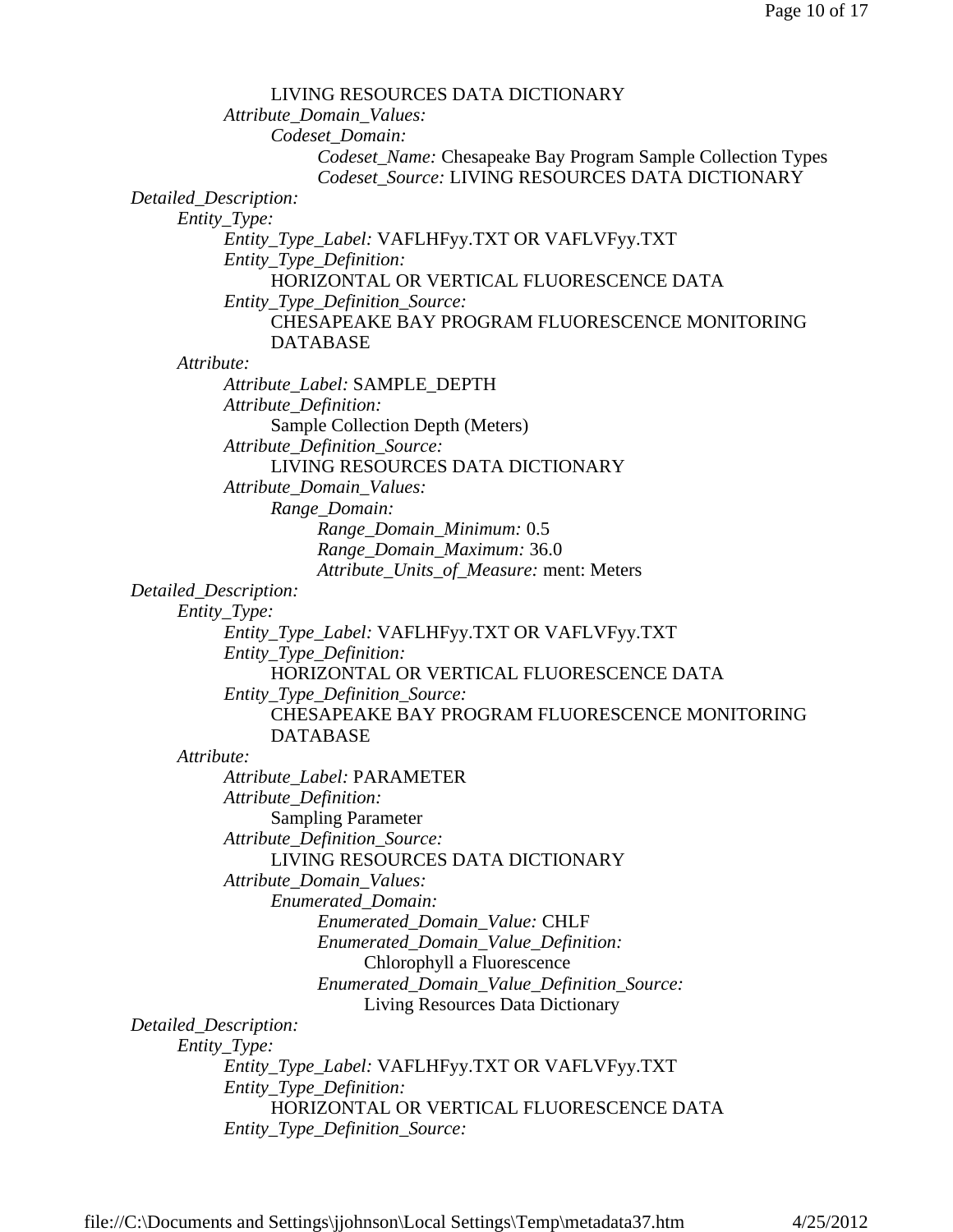CHESAPEAKE BAY PROGRAM FLUORESCENCE MONITORING DATABASE *Attribute: Attribute\_Label:* VALUE *Attribute\_Definition:* Parameter Value *Attribute\_Definition\_Source:* LIVING RESOURCES DATA DICTIONARY *Attribute\_Domain\_Values: Range\_Domain: Range\_Domain\_Minimum:* 0 *Range\_Domain\_Maximum:* 200 *Detailed\_Description: Entity\_Type: Entity\_Type\_Label:* VAFLHFyy.TXT OR VAFLVFyy.TXT *Entity\_Type\_Definition:* HORIZONTAL OR VERTICAL FLUORESCENCE DATA *Entity\_Type\_Definition\_Source:* CHESAPEAKE BAY PROGRAM FLUORESCENCE MONITORING DATABASE *Attribute: Attribute\_Label:* UNITS *Attribute\_Definition:* Parameter Reporting Units *Attribute\_Definition\_Source:* LIVING RESOURCES DATA DICTIONARY *Attribute\_Domain\_Values: Codeset\_Domain: Codeset\_Name:* Living Resources Reporting Units *Codeset\_Source:* LIVING RESOURCES DATA DICTIONARY *Attribute\_Domain\_Values: Range\_Domain: Attribute\_Units\_of\_Measure:* ment: micrograms per liter *Detailed\_Description: Entity\_Type: Entity\_Type\_Label:* VAFLHFyy.TXT OR VAFLVFyy.TXT *Entity\_Type\_Definition:* HORIZONTAL OR VERTICAL FLUORESCENCE DATA *Entity\_Type\_Definition\_Source:* CHESAPEAKE BAY PROGRAM FLUORESCENCE MONITORING DATABASE *Attribute: Attribute\_Label:* QUALIFIER *Attribute\_Definition:* Chlorophyll a Detection Limit *Attribute\_Definition\_Source:* LIVING RESOURCES DATA DICTIONARY *Attribute\_Domain\_Values: Codeset\_Domain: Codeset\_Name:* CBP Detection Limit Codes *Codeset\_Source:* LIVING RESOURCES DATA DICTIONARY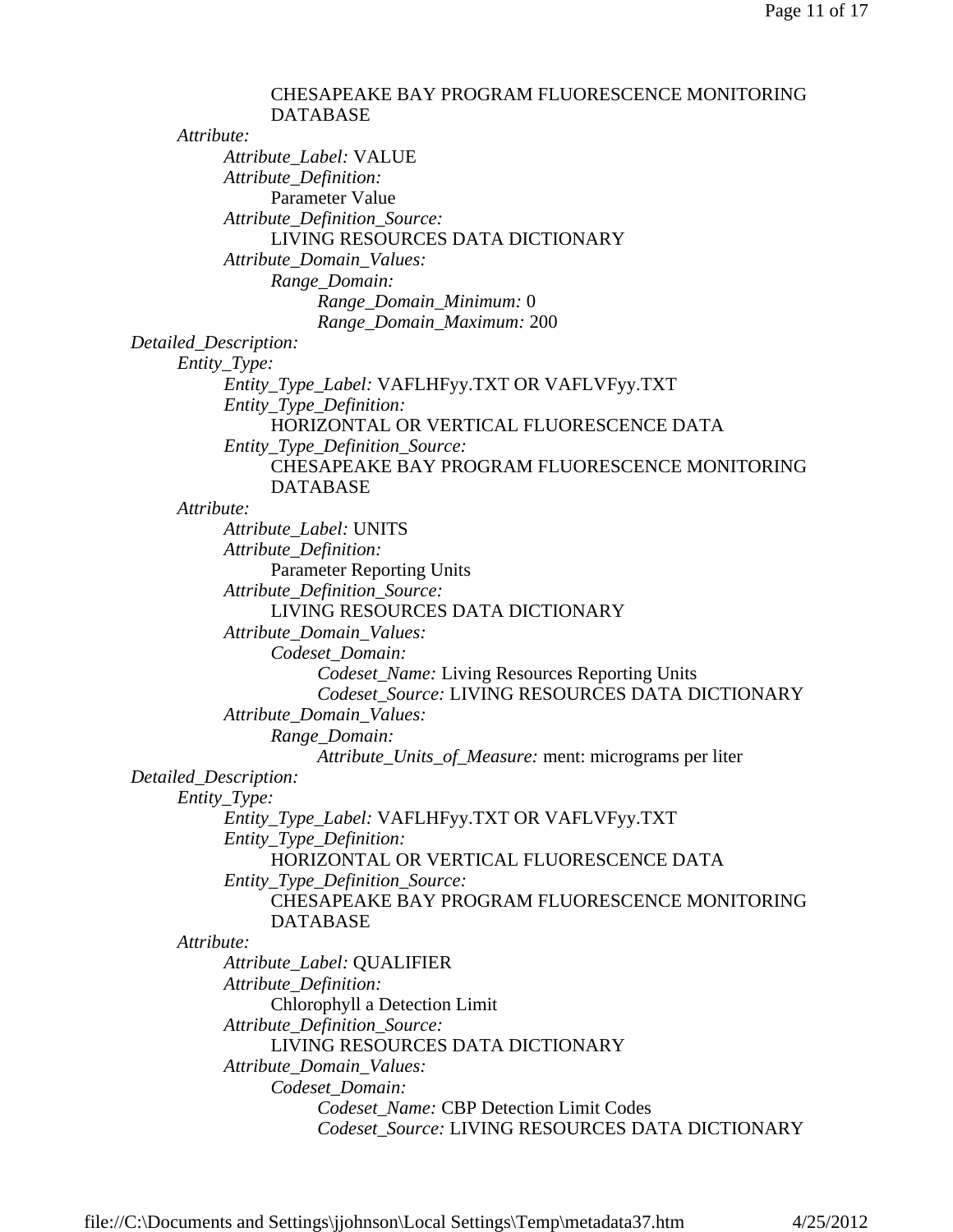| Detailed_Description:                            |
|--------------------------------------------------|
| Entity_Type:                                     |
| Entity_Type_Label: VAFLHFyy.TXT OR VAFLVFyy.TXT  |
| Entity_Type_Definition:                          |
| HORIZONTAL OR VERTICAL FLUORESCENCE DATA         |
| Entity_Type_Definition_Source:                   |
| CHESAPEAKE BAY PROGRAM FLUORESCENCE MONITORING   |
| <b>DATABASE</b>                                  |
| Attribute:                                       |
| Attribute Label: METHOD                          |
| Attribute_Definition:                            |
| <b>Parameter Method Code</b>                     |
| Attribute_Definition_Source:                     |
| LIVING RESOURCES DATA DICTIONARY                 |
| Attribute_Domain_Values:                         |
| Codeset Domain:                                  |
| Codeset_Name: CBP Living Resources Method Codes  |
| Codeset_Source: LIVING RESOURCES DATA DICTIONARY |
| Detailed_Description:                            |
| Entity_Type:                                     |
| Entity_Type_Label: VAFLHFyy.TXT OR VAFLVFyy.TXT  |
| Entity_Type_Definition:                          |
| HORIZONTAL OR VERTICAL FLUORESCENCE DATA         |
| Entity_Type_Definition_Source:                   |
| CHESAPEAKE BAY PROGRAM FLUORESCENCE MONITORING   |
| <b>DATABASE</b>                                  |
| Attribute:                                       |
| Attribute_Label: SALZONE                         |
| Attribute_Definition:                            |
| <b>Salinity Zone</b>                             |
| Attribute_Definition_Source:                     |
| LIVING RESOURCES DATA DICTIONARY                 |
| Attribute_Domain_Values:                         |
| Codeset Domain:                                  |
| Codeset_Name: Venicean Salinity Zones            |
| Codeset_Source: LIVING RESOURCES DATA DICTIONARY |
| Detailed_Description:                            |
| $Entity\_Type$ :                                 |
| Entity_Type_Label: VAFLHFyy.TXT OR VAFLVFyy.TXT  |
| Entity_Type_Definition:                          |
| HORIZONTAL OR VERTICAL FLUORESCENCE DATA         |
| Entity_Type_Definition_Source:                   |
| CHESAPEAKE BAY PROGRAM FLUORESCENCE MONITORING   |
| <b>DATABASE</b>                                  |
| Attribute:                                       |
| Attribute_Label: R_DATE                          |
| Attribute_Definition:                            |
| Version Date of Data(YYYYMMDD)                   |
| Attribute_Definition_Source:                     |
| LIVING RESOURCES DATA DICTIONARY                 |
| Attribute_Domain_Values:                         |
|                                                  |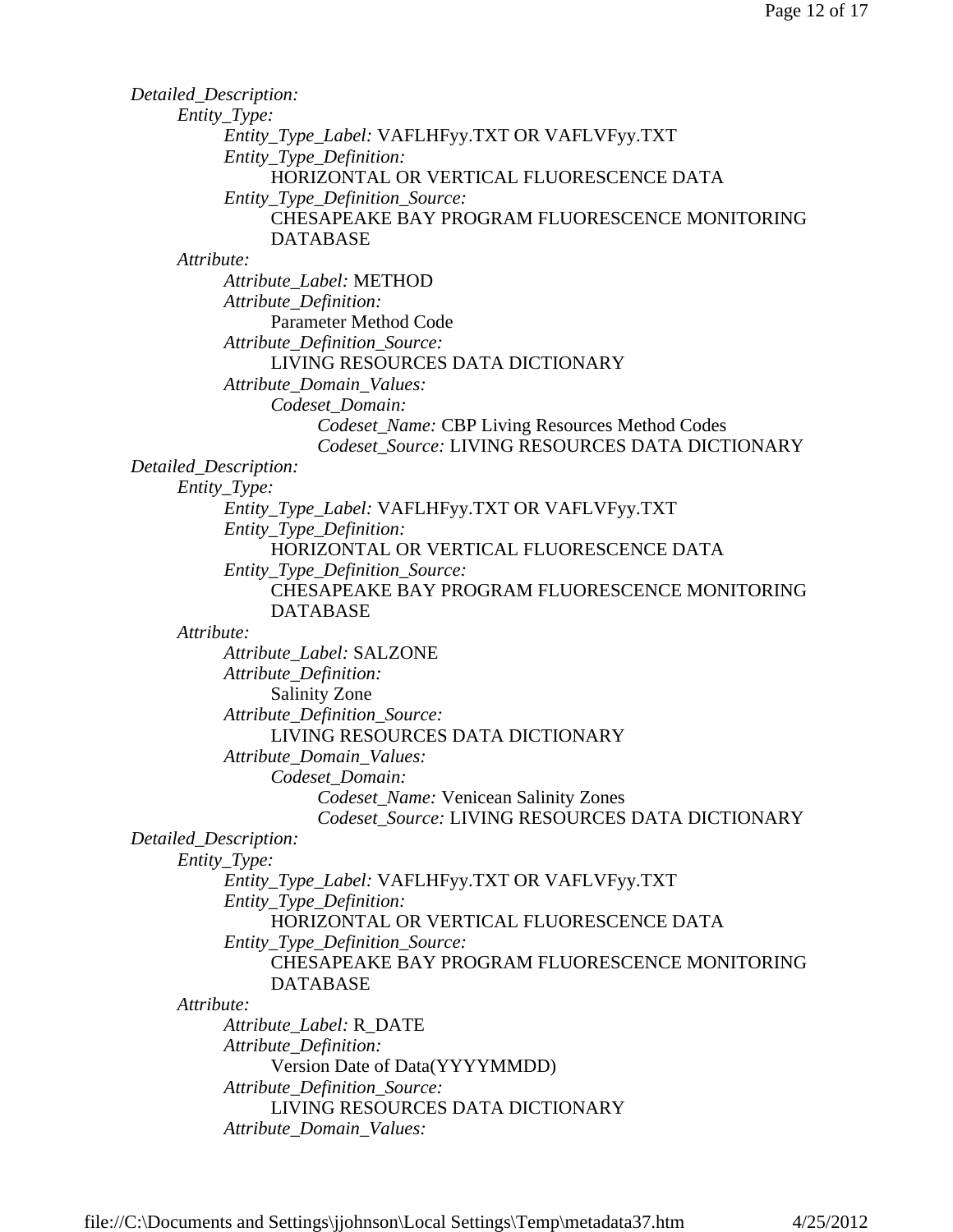| Range_Domain:                                                       |
|---------------------------------------------------------------------|
| Range_Domain_Minimum: 19971212                                      |
| Range_Domain_Maximum: 19971212                                      |
| Attribute_Units_of_Measure: ment: yyyymmdd                          |
| Detailed_Description:                                               |
| Entity_Type:                                                        |
| Entity_Type_Label: VAFLHFyy.TXT OR VAFLVFyy.TXT                     |
| Entity_Type_Definition:                                             |
| HORIZONTAL OR VERTICAL FLUORESCENCE DATA                            |
| Entity_Type_Definition_Source:                                      |
| <b>CHESAPEAKE BAY PROGRAM FLUORESCENCE MONITORING</b>               |
| <b>DATABASE</b>                                                     |
| Attribute:                                                          |
| Attribute_Label: BASIN                                              |
| Attribute_Definition:                                               |
| Chesapeake Bay Basin Designation                                    |
| Attribute_Definition_Source:                                        |
| LIVING RESOURCES DATA DICTIONARY                                    |
| Attribute_Domain_Values:                                            |
| Codeset_Domain:                                                     |
| Codeset_Name: Chesapeake Bay Program Basin Designation              |
| Codeset Source: LIVING RESOURCES DATA DICTIONARY                    |
| Detailed_Description:                                               |
| Entity_Type:                                                        |
| Entity_Type_Label: VAFLHFyy.TXT OR VAFLVFyy.TXT                     |
| Entity_Type_Definition:<br>HORIZONTAL OR VERTICAL FLUORESCENCE DATA |
| Entity_Type_Definition_Source:                                      |
| CHESAPEAKE BAY PROGRAM FLUORESCENCE MONITORING                      |
| <b>DATABASE</b>                                                     |
| Attribute:                                                          |
| Attribute Label: PROJECT                                            |
| Attribute_Definition:                                               |
| Chesapeake Bay Program Project Id                                   |
| Attribute_Definition_Source:                                        |
| LIVING RESOURCES DATA DICTIONARY                                    |
| Attribute_Domain_Values:                                            |
| Codeset_Domain:                                                     |
| Codeset_Name: CBP Monitoring Program Indentifers                    |
| Codeset Source: LIVING RESOURCES DATA DICTIONARY                    |
| Detailed_Description:                                               |
| Entity_Type:                                                        |
| Entity_Type_Label: VAFLHFyy.TXT OR VAFLVFyy.TXT                     |
| Entity_Type_Definition:<br>HORIZONTAL OR VERTICAL FLUORESCENCE DATA |
| Entity_Type_Definition_Source:                                      |
| CHESAPEAKE BAY PROGRAM FLUORESCENCE MONITORING                      |
| <b>DATABASE</b>                                                     |
| Attribute:                                                          |
| Attribute_Label: SER_NUM                                            |
| Attribute_Definition:                                               |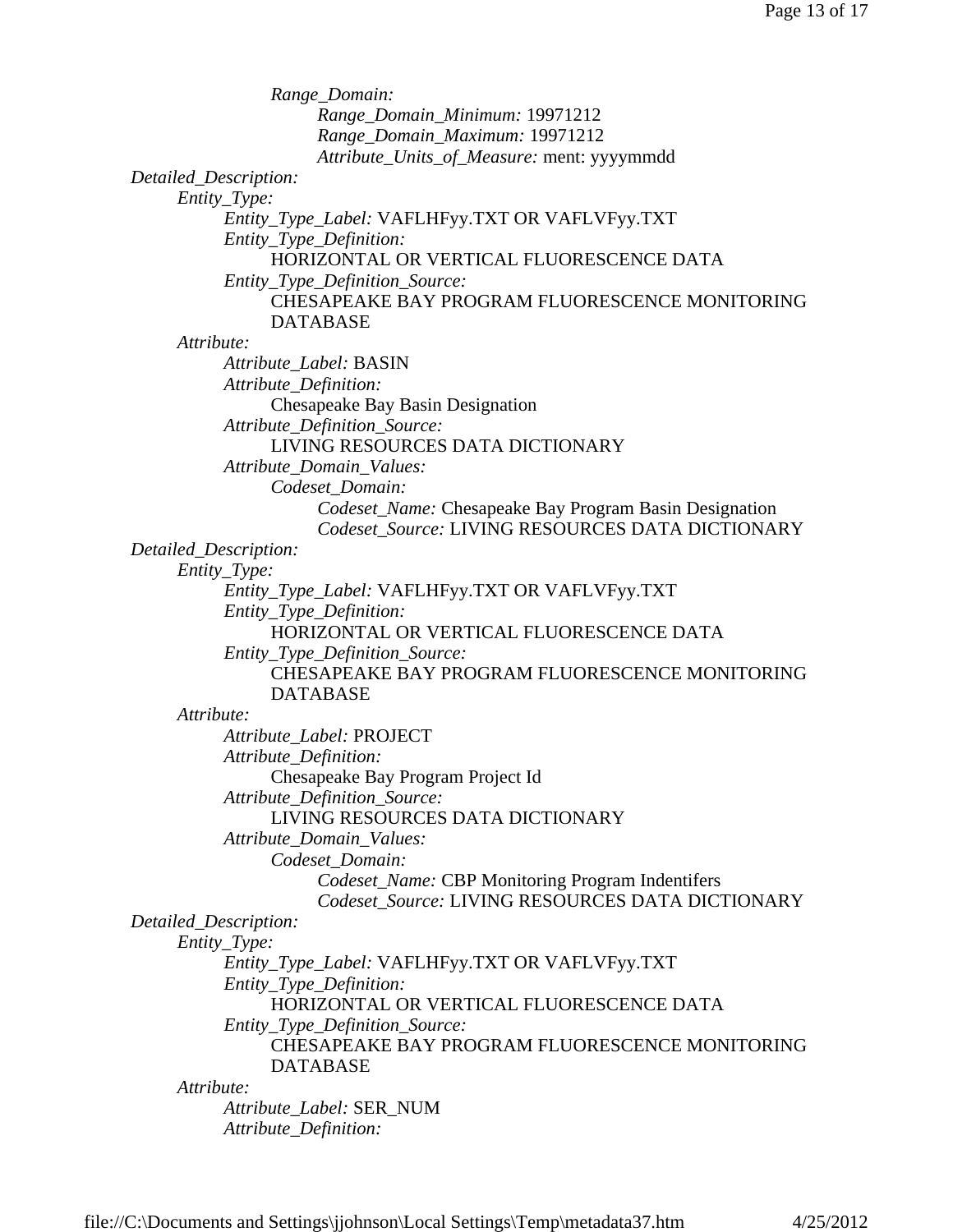| Sample Serial Number                                             |  |
|------------------------------------------------------------------|--|
| Attribute_Definition_Source:                                     |  |
| LIVING RESOURCES DATA DICTIONARY                                 |  |
| Attribute_Domain_Values:                                         |  |
| Unrepresentable_Domain:                                          |  |
| Source generated tracking number                                 |  |
| Detailed_Description:                                            |  |
| Entity_Type:                                                     |  |
| Entity_Type_Label: VAFLHFyy.TXT OR VAFLVFyy.TXT                  |  |
| Entity_Type_Definition:                                          |  |
| HORIZONTAL OR VERTICAL FLUORESCENCE DATA                         |  |
| Entity_Type_Definition_Source:                                   |  |
| CHESAPEAKE BAY PROGRAM FLUORESCENCE MONITORING                   |  |
| <b>DATABASE</b>                                                  |  |
| Attribute:                                                       |  |
| Attribute_Label: HUC8                                            |  |
| Attribute_Definition:                                            |  |
| USGS Eight Digit Hydrologic Unit Code                            |  |
| Attribute_Definition_Source:<br>LIVING RESOURCES DATA DICTIONARY |  |
|                                                                  |  |
| Attribute_Domain_Values:<br>Codeset Domain:                      |  |
| Codeset_Name: USGS Eight Digit Hydrologic Unit Code              |  |
| Codeset_Source: LIVING RESOURCES DATA DICTIONARY                 |  |
| Detailed_Description:                                            |  |
| Entity_Type:                                                     |  |
| Entity_Type_Label: VAFLHFyy.TXT OR VAFLVFyy.TXT                  |  |
| Entity_Type_Definition:                                          |  |
| HORIZONTAL OR VERTICAL FLUORESCENCE DATA                         |  |
| Entity_Type_Definition_Source:                                   |  |
| CHESAPEAKE BAY PROGRAM FLUORESCENCE MONITORING                   |  |
| <b>DATABASE</b>                                                  |  |
| Attribute:                                                       |  |
| Attribute_Label: FIPS                                            |  |
| Attribute_Definition:                                            |  |
| <b>Federal Information Processing Code</b>                       |  |
| Attribute_Definition_Source:                                     |  |
| LIVING RESOURCES DATA DICTIONARY                                 |  |
| Attribute_Domain_Values:                                         |  |
| Codeset_Domain:                                                  |  |
| Codeset_Name: Federal Information Processing Code                |  |
| Codeset_Source: LIVING RESOURCES DATA DICTIONARY                 |  |
| Detailed_Description:                                            |  |
| Entity_Type:                                                     |  |
| Entity_Type_Label: VAFLHFyy.TXT OR VAFLVFyy.TXT                  |  |
| Entity_Type_Definition:                                          |  |
| HORIZONTAL OR VERTICAL FLUORESCENCE DATA                         |  |
| Entity_Type_Definition_Source:                                   |  |
| CHESAPEAKE BAY PROGRAM FLUORESCENCE MONITORING                   |  |
| <b>DATABASE</b>                                                  |  |
| Attribute:                                                       |  |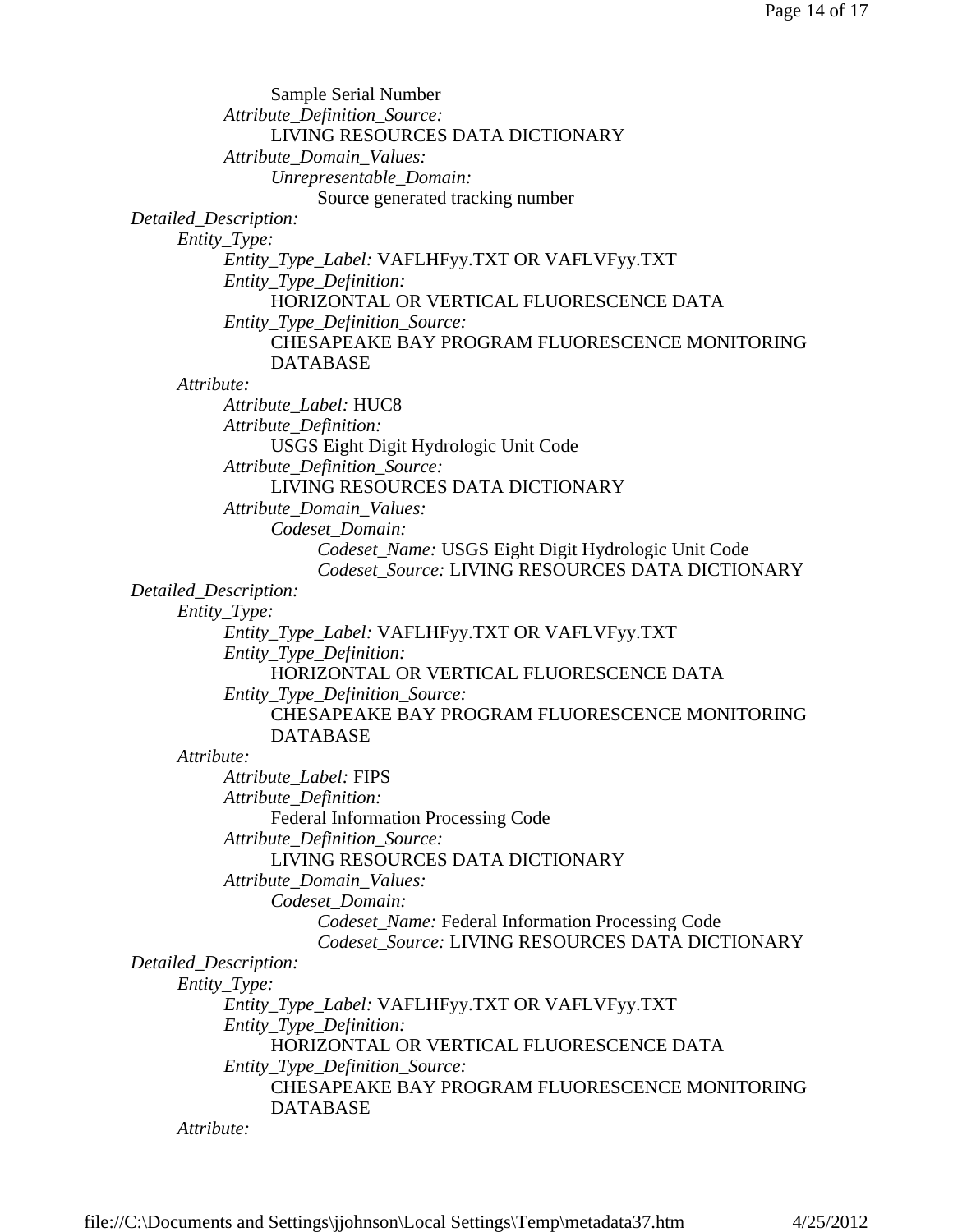*Attribute\_Label:* LL\_DATUM *Attribute\_Definition:* Latitude and Longitude Geographic Datum *Attribute\_Definition\_Source:* LIVING RESOURCES DATA DICTIONARY *Attribute\_Domain\_Values: Enumerated\_Domain: Enumerated\_Domain\_Value:* NAD83 *Enumerated\_Domain\_Value\_Definition:* NORTH AMERICAN DATUM 1983 *Enumerated\_Domain\_Value\_Definition\_Source:* LIVING RESOURCES DATA DICTIONARY

#### **Back to Top**

*Distribution\_Information: Distributor: Contact\_Information: Contact\_Person\_Primary: Contact\_Person:* Jacqueline Johnson *Contact\_Organization:* Interstate Commission on Potomac River Basin *Contact\_Position:* Chesapeake Bay Program Living Resources Data Manager *Contact\_Address: Address\_Type:* mailing and physical address *Address:* 410 Severn Avenue, Suite 109 *City:* Annapolis *State\_or\_Province:* Maryland *Postal\_Code:* 21403 *Country:* USA *Contact\_Voice\_Telephone:* 1-800-968-7229 *Contact\_Voice\_Telephone:* 410-267-5729 *Contact\_Facsimile\_Telephone:* 410-267-5777 *Contact\_Electronic\_Mail\_Address:* jjohnson@chesapeakebay.net *Hours\_of\_Service:* 8:00 a.m. to 4:00 p.m. Monday Through Friday *Contact Instructions:* unavailable *Distribution\_Liability:* I, the data requestor, agree to acknowledge the Chesapeake Bay Program and any other agencies and institutions as specified by the Chesapeake Bay Program Office as data providers. I agree to credit the data originators in any publications, reports or presentations generated from this data. I also accept that, although these data have been processed successfully on a computer system at the Chesapeake Bay Program, no warranty expressed or implied is made regarding the accuracy or utility of the data on any other system or for general or scientific purposes, nor shall the act of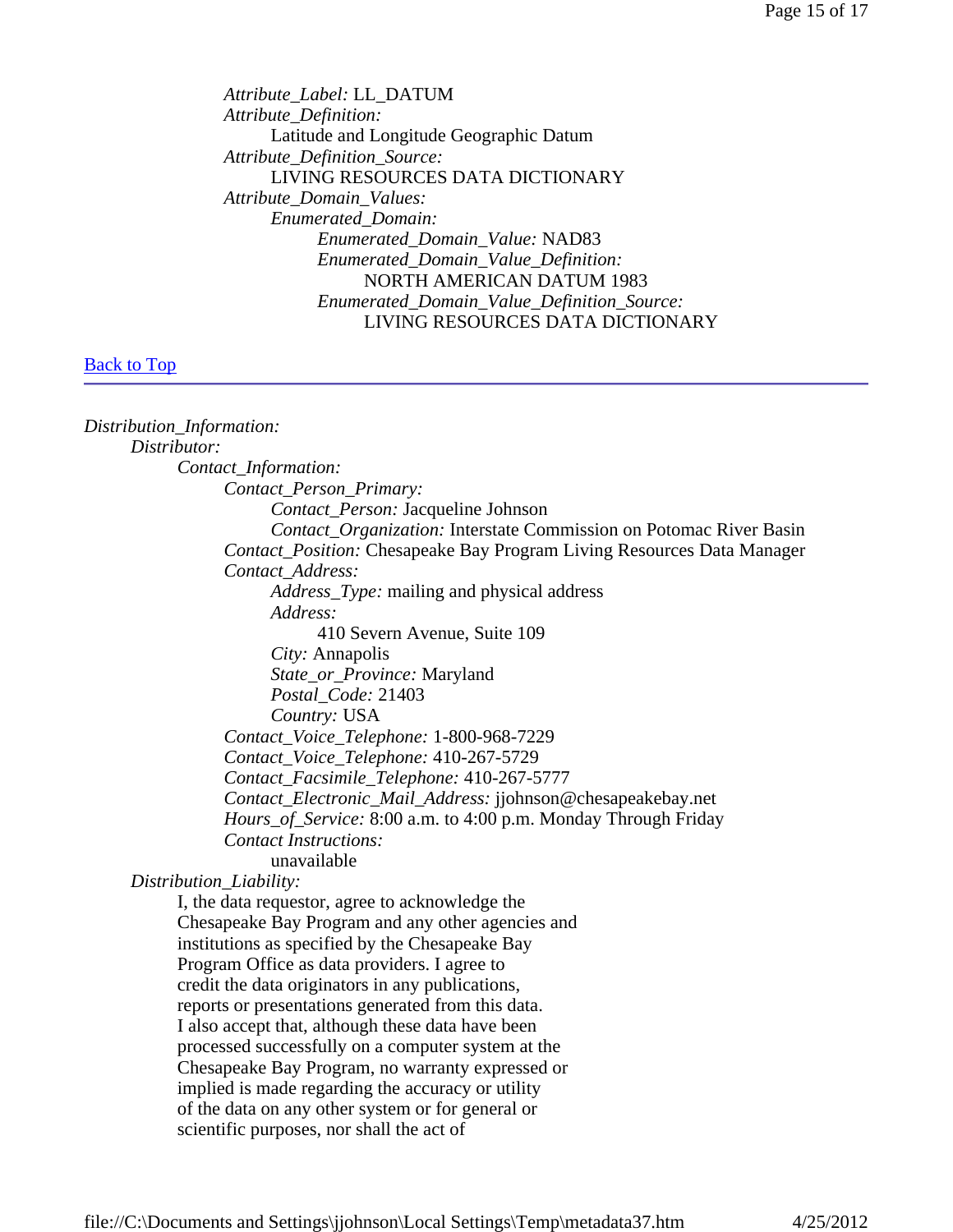distribution constitute any such warranty. This disclaimer applies both to individual use of the data and aggregate use with other data. It is strongly recommended that careful attention be paid to the contents of the data documentation file associated with these data. The Chesapeake Bay Program shall not be held liable for improper or incorrect use of the data described and/or contained herein.

*Standard\_Order\_Process:*

*Digital\_Form: Digital\_Transfer\_Information: Format\_Name:* ASCII *Digital\_Transfer\_Option: Online\_Option: Computer\_Contact\_Information: Network\_Address: Network\_Resource\_Name:* WWW.CHESAPEAKEBAY.NET

*Offline\_Option: Offline\_Media:* CD-ROM *Recording\_Capacity: Recording\_Density:* 650 *Recording\_Density\_Units:* MEGABITES *Recording\_Format:* ISO 9660 *Compatibility\_Information:* None

*Fees:* None *Ordering\_Instructions:* None *Turnaround:* 5 Working Days

### **Back to Top**

| Metadata_Reference_Information:                                               |
|-------------------------------------------------------------------------------|
| Metadata Date: 20000407                                                       |
| Metadata_Contact:                                                             |
| Contact_Information:                                                          |
| Contact_Person_Primary:                                                       |
| <i>Contact_Person:</i> Jacqueline Johnson                                     |
| <i>Contact_Organization:</i> Interstate Commission on Potomac River Basin     |
| <i>Contact Position:</i> Chesapeake Bay Program Living Resources Data Manager |
| Contact Address:                                                              |
| Address_Type: mailing and physical address                                    |
| Address:                                                                      |
| 410 Severn Avenue, Suite 109                                                  |
| <i>City:</i> Annapolis                                                        |
| State_or_Province: Maryland                                                   |
| Postal_Code: 21403                                                            |
| Country: USA                                                                  |